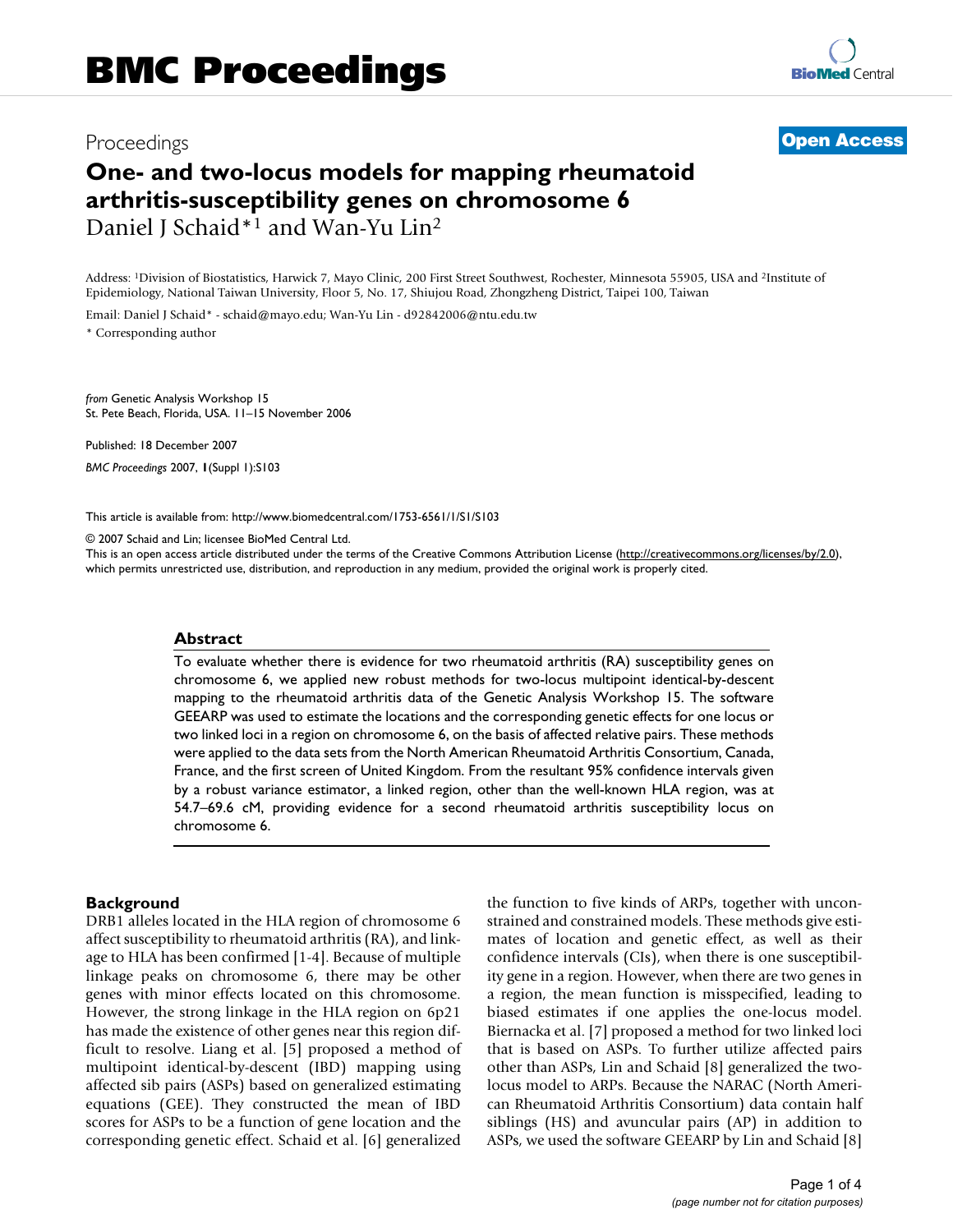to evaluate whether there are multiple RA-susceptibility genes on chromosome 6.

# **Methods**

## *Data*

For the 757 families in the NARAC data, genotypes of 404 single-nucleotide polymorphisms (SNPs) and 27 microsatellites on chromosome 6 were combined for the estimation of IBD. There were 1019 ARPs with genotypes, including 877 full siblings (FS), 45 HS, 13 first cousins (FC), and 84 AP. Only FS, HS, and AP were used in our analyses because each had reasonable sample size. For the Canada-Illumina data, there were 59 ASPs genotyped from 59 families with 404 SNPs on chromosome 6. The French data contained 88 families with 119 ASPs, with 64 microsatellite markers on chromosome 6. We used the first screen of the United Kingdom (UK) data, combining 18 microsatellite markers genotyped on 175 families with 667 SNPs genotyped on 157 families. There were 237 ASPs in the UK data. RA affection status was the only phenotype analyzed.

To avoid biased estimates of IBD from linkage disequilibrium (LD) among high-density SNPs, markers with pair wise *r*2 > 0.5 and all intervening markers were joined into clusters to estimate IBD scores, using the software Merlin (version 1.0.1) [9,10].

# *GEEARP analysis*

The unknown parameters in the mean function are the locations ( $\tau_1$  and  $\tau_2$ ) of two susceptibility loci, and genetic effects for each locus ( $C_{1k}$  and  $C_{2k}$ , the effects of genes at  $\tau_1$ and  $\tau_2$  for the *k*<sup>th</sup> type of ARP). When the two disease susceptibility loci are linked,  $C_{1k}$  and  $C_{2k}$  do not represent the marginal effects of each locus, but rather they incorporate the effect of each other, and thus they change with the recombination fraction between them. When there are several kinds of ARPs, this method involves a large number of parameters (i.e., two genetic effects per ARP type), which can cause considerable variability in parameter estimates, especially when the numbers of the different types of ARPs are small. To reduce the number of parameters, we also fit a constrained model, which constrains the genetic effect of each locus across the different types of ARPs. That is, based on results from Risch [13], the risk ratio  $\lambda$  is a function of genetic effect C, and under no dominance and no epistasis (i.e., genetic relative risks are multiplicative), the genetic effects  $(C_{ik})$  can be formulated as functions of only one parameter for each locus,  $\lambda_{i\prime}$  $i = 1$  or 2. A score test proposed by Schaid et al. [6] tests the homogeneity of risk ratios across different types of ARPs, and has an approximate chi-square distribution. Both unconstrained and constrained models were fit to the pooled data, for both one-locus and two-locus models.

# **Results**

The estimated gene locations and risk ratios from the onelocus models confirmed linkage at HLA (see Table 1). The unconstrained and constrained models gave similar estimates of location and genetic effects, and there was no evidence of heterogeneity in the genetic risk ratios (*p* = 0.65). Similarly, for the two-locus model (Table 2), the estimates of location and genetic risk ratios were similar between the unconstrained and constrained models, and there was no evidence of heterogeneity in the genetic risk ratios (*p* = 0.77). Because the constrained model provided shorter confidence intervals, this model might provide more precise confidence in gene locations. The two-locus model provides suggestive evidence for two linked regions on chromosome 6, with 95% CIs of 45.6–52.7 (the HLA region) and 54.7–69.6.

Despite the evidence of two RA-susceptibility regions on chromosome 6 based on the pooled data, further exploration of the different data sets suggested that not all data were consistent with this model. We fit the two-locus model to each type of ARP from each set of data, and the parameter estimates varied greatly. Note that we could not fit a two-locus model to the French and UK data, because both sets converged to a single-locus model (see Table 3). The large differences in parameter estimates across these strata could result from a number of causes: 1) some strata have small numbers of ARPs; 2) large variability in IBD sharing; 3) hidden biases that influence IBD estimation, such as misspecified allele frequencies; 4) differing infor-

**Table 1: One-locus models for the pooled data: NARAC, Canada-Illumina, France, and the first screen of UK**

| Type of analysis and ARPs | No. ARP | Estimate (95% CI) for |                |  |
|---------------------------|---------|-----------------------|----------------|--|
|                           |         | $\tau$ (cM)           | λ              |  |
| Unconstrained model       |         |                       |                |  |
| Full siblings             | 1292    |                       | $1.7(1.4-1.9)$ |  |
| Half siblings             | 45      |                       | $2.0(0.5-3.5)$ |  |
| Avuncular pairs           | 84      |                       | $1.2(0.4-2.1)$ |  |
| Common $\tau$             |         | 52.4 (49.2–55.7)      |                |  |
| Constrained model         | 42      | 52.4 (49.0-55.8)      | $1.6(1.4-1.8)$ |  |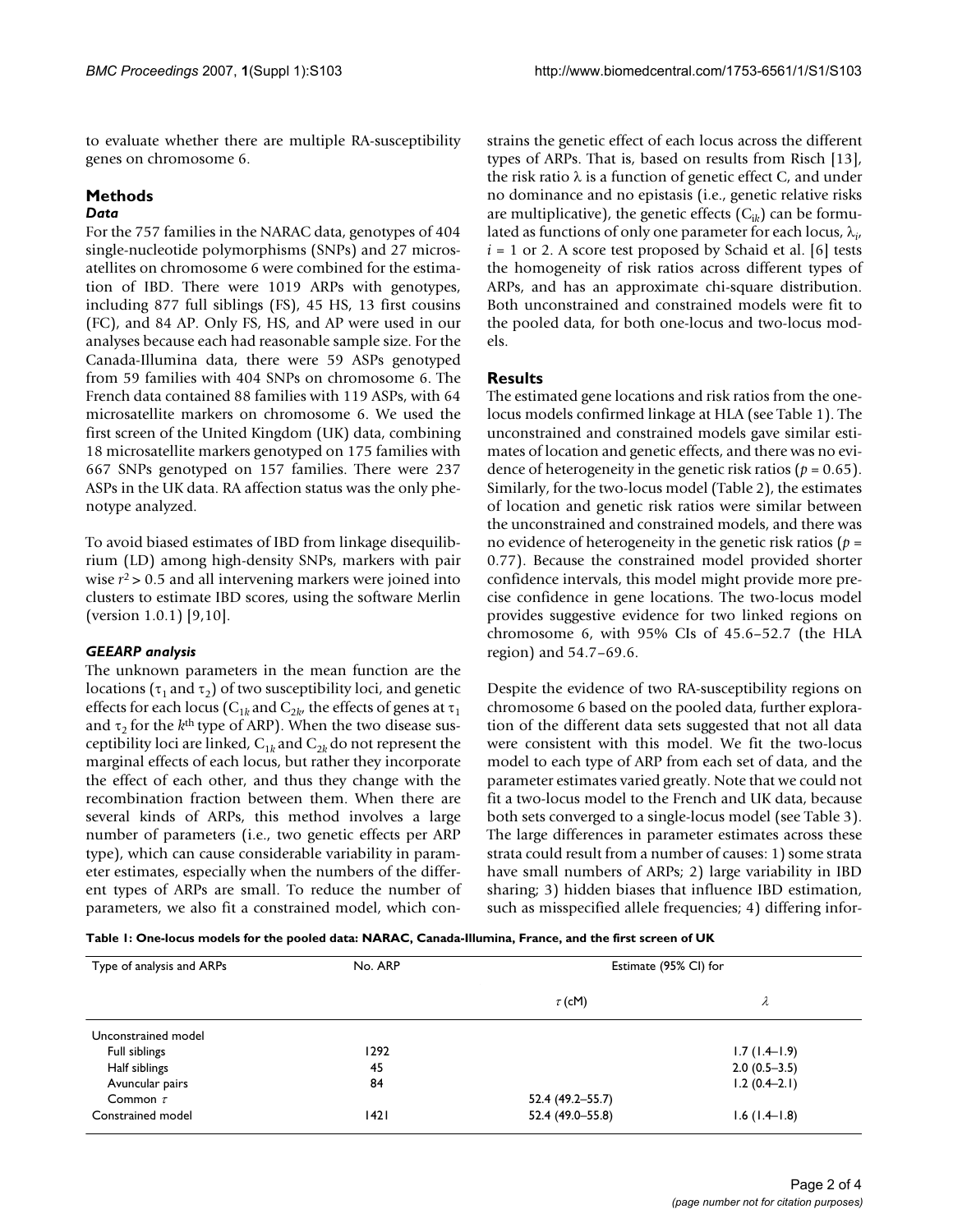| Type of analysis and ARPs  | No. ARP | Estimate (95% CI) for |                     |                  |                |  |
|----------------------------|---------|-----------------------|---------------------|------------------|----------------|--|
|                            |         | $\tau_1$ (cM)         | $\tau_2$ (cM)       | $\lambda_{1}$    | $\Lambda_2$    |  |
| Unconstrained model        |         |                       |                     |                  |                |  |
| Full siblings              | 1292    |                       |                     | $1.6(1.4-1.8)$   | $1.2(1.0-1.3)$ |  |
| Half siblings              | 45      |                       |                     | $1.8(0.4 - 3.2)$ | $1.6(0.6-2.6)$ |  |
| Avuncular pairs            | 84      |                       |                     | $1.1(0.5-1.7)$   | $1.3(0.3-2.3)$ |  |
| Common $\tau_1$ , $\tau_2$ |         | $51.3(48.4 - 54.3)$   | 79.2 (61.9-96.5)    |                  |                |  |
| Constrained model          | 1421    | 49.1 (45.6–52.7)      | $62.2(54.7 - 69.6)$ | $1.5(1.3-1.7)$   | $1.4(1.3-1.6)$ |  |

**Table 2: Two-locus models for the pooled data: NARAC, Canada-Illumina, France, and the first screen of UK**

mation content across the data sets that could influence the fitting of our GEEARP models.

## **Discussion and conclusion**

We used generalized estimating equations to model the mean IBD sharing of ARPs, such that the mean is as a function of chromosome positions of two susceptibility loci and their genetic effect sizes. Some advantages of our approach are: 1) it is robust in the sense that a genetic model need not be specified, 2) it summarizes information across all types of ARPs (instead of analyses within strata), 3) it estimates gene locations and genetic effects (or transformed to recurrence risk ratios) simultaneously, and 4) it provides 95% CIs of relevant parameters. Although gene location is estimated, the precision can be low because of the nature for coarse mapping in linkage analyses, and if the linkage information content is not high. To identify causative loci, follow-up association analyses in the confidence intervals are necessary. Some cautions about the use of our method based on estimating equations are: 1) it suffers from downward bias in genetic effects (or recurrence risk ratios), which is absent in Kong-Cox LOD scores [11], with a more severe bias toward the null when marker informativeness is low; 2) estimating equations in general can have multiple solutions [12], often found when using different starting values in the

iterative algorithm for finding the roots of the function. In our applications, we found two solutions for the NARAC FS subset, the second of which gave a 95% CI for the second linkage region at 110.3–175.8 (instead of the region of 63.2–105.5 listed in Table 3). Although we chose the solution that gave the best fit, in terms of minimum residual sums of squares, it might be safer to follow up both regions. Note that this other solution also agrees somewhat with the subset analysis of the Canadian data set (95% CI 142.8–169.8; see Table 3), giving additional impetus to follow up this region.

Comparing the one- and two-locus models, the one-locus model performed well when the linkage peaks were far apart (close to the situation of unlinked genes) and there is no dominating peak. So, the results of one- and twolocus models were similar in the Canadian data. However, if there is a gene with much larger genetic effect than others, the one-locus model may fail to find other minor linked loci. The results of NARAC-FS and the unconstrained and constrained models showed this. In contrast, the two-locus model allows us to find the second gene in the presence of a much stronger signal. Note, however, that if there is only one gene in a region, the two-locus model can be over-parameterized and lose statistical efficiency. With these considerations, we suggest fitting both

| Type of analysis and ARPs | No. ARP | Estimate (95% CI) for |                     |                |                  |
|---------------------------|---------|-----------------------|---------------------|----------------|------------------|
|                           |         | $\tau_1$ (cM)         | $\tau_2$ (cM)       | $\lambda_1$    | $\lambda_2$      |
| <b>NARAC</b>              |         |                       |                     |                |                  |
| Full siblings             | 877     | 51.8 (48.6-54.9)      | 84.3 (63.2-105.5)   | $1.8(1.4-2.1)$ | $1.2(1.0-1.4)$   |
| Half siblings             | 45      | $18.2(8.8-27.6)$      | 74.2 (58.8-89.6)    | $2.3(0.6-4.0)$ | $1.8(0.6 - 3.0)$ |
| Avuncular pairs           | 84      | $8.7(0.0 - 17.9)$     | 79.8 (57.8-101.8)   | $1.6(0.9-2.4)$ | $1.3(0.2 - 2.4)$ |
| Canada                    |         |                       |                     |                |                  |
| Full siblings             | 59      | 44.1 (29.8-58.4)      | 156.3 (142.8-169.8) | $1.5(0.5-2.5)$ | $1.7(0.6-2.8)$   |
| France                    |         |                       |                     |                |                  |
| Full siblings             | 119     | 44.9 (33.2–56.7)      | NA <sup>a</sup>     | $1.7(0.7-2.6)$ | <b>NA</b>        |
| UK-Screen I               |         |                       |                     |                |                  |
| Full siblings             | 237     | $52.5(42.8 - 62.2)$   | <b>NA</b>           | $1.5(1.0-1.9)$ | <b>NA</b>        |

aThe two-locus model converged to the one-locus model